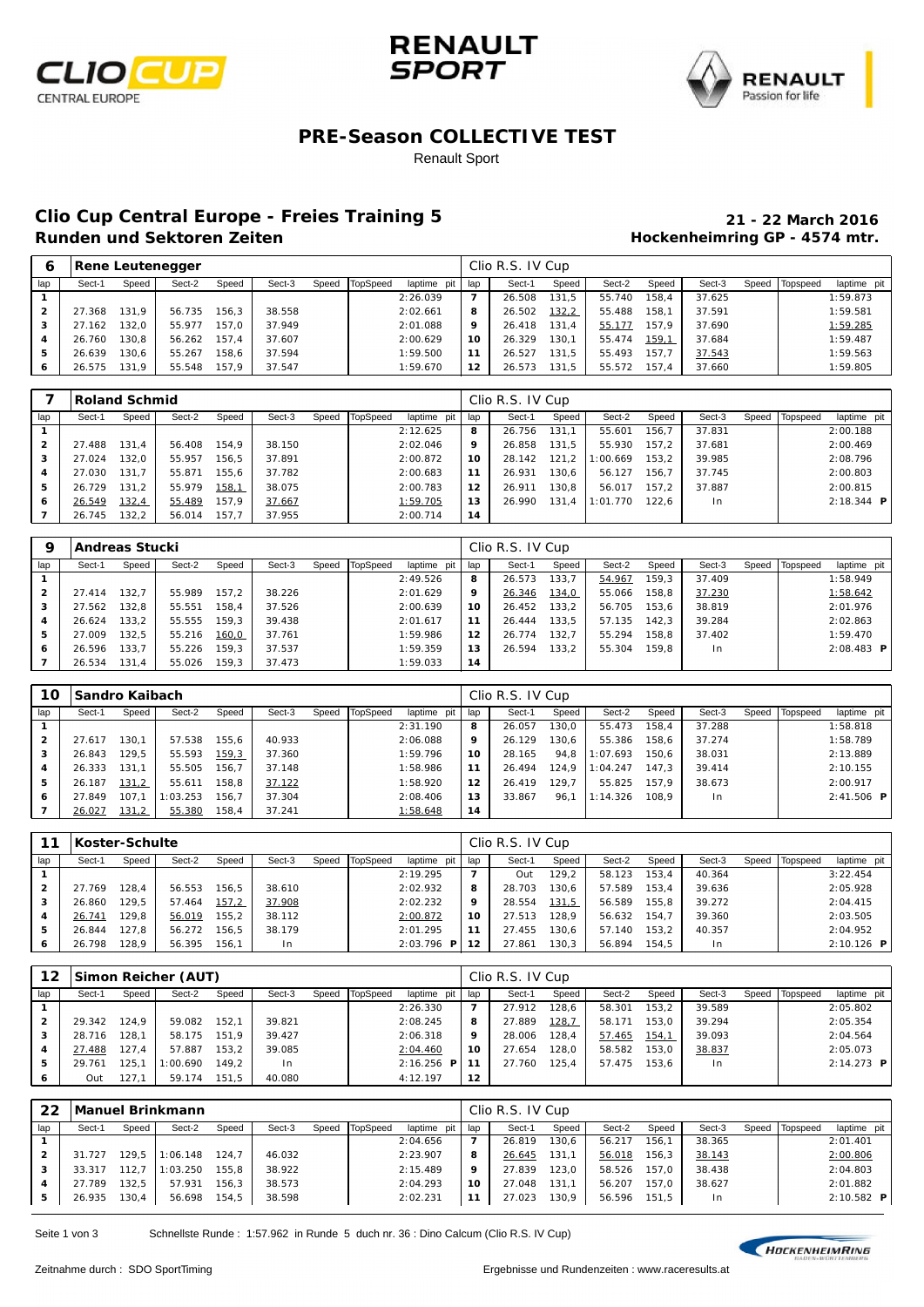





#### **PRE-Season COLLECTIVE TEST**

#### Renault Sport

## **Clio Cup Central Europe - Freies Training 5 21 - 22 March 2016**

## **Hockenheimring GP - 4574 mtr.**

 26.843 130,4 56.123 155,4 38.465 2:01.431 **12**  $\overline{1}$ **Tomas Wojcik** Clio R.S. IV Cup

| --  |        |       |          |       |        |                |               |         |        |       |        |       |        |                |              |
|-----|--------|-------|----------|-------|--------|----------------|---------------|---------|--------|-------|--------|-------|--------|----------------|--------------|
| lap | Sect-1 | Speed | Sect-2   | Speed | Sect-3 | Speed TopSpeed | laptime pit I | l lap   | Sect-1 | Speed | Sect-2 | Speed | Sect-3 | Speed Topspeed | laptime pit  |
|     |        |       |          |       |        |                | 2:36.943      | ь       | Out    | 134,0 | 57.838 | 152.5 | 39.308 |                | 3:26.314     |
| 2   | 30.963 | 126.9 | 1:00.341 | 150.0 | 41.356 |                | 2:12.660      |         | 27.859 | 133,0 | 56.887 | 153.0 | 38.982 |                | 2:03.728     |
|     | 28.706 | 129.8 | 57.863   | 152.1 | 40.327 |                | 2:06.896      | 8       | 27.719 | 132.7 | 57.569 | 156.5 | 38.916 |                | 2:04.204     |
|     | 27.751 | 127.5 | 57.832   | 151.0 | 39.330 |                | 2:04.913      | $\circ$ | 28.156 | 133.3 | 57.035 | 151.3 | 41.456 |                | 2:06.647     |
| -5  | 27.588 | 133.5 | 58.123   | 154.1 | In.    |                | $2:08.219$ P  | 10      | 30.875 | 130,8 | 59.232 | 151.7 | $\ln$  |                | $2:14.420$ P |

| 33             |        | Daniel Nyffeler |        |              |        |       |          |                     |     | Clio R.S. IV Cup |              |        |       |        |       |          |                     |
|----------------|--------|-----------------|--------|--------------|--------|-------|----------|---------------------|-----|------------------|--------------|--------|-------|--------|-------|----------|---------------------|
| lap            | Sect-1 | Speed           | Sect-2 | Speed        | Sect-3 | Speed | TopSpeed | laptime pit         | lap | Sect-1           | Speed        | Sect-2 | Speed | Sect-3 | Speed | Topspeed | laptime pit         |
|                |        |                 |        |              |        |       |          | 2:25.274            | 7   | 26.777           | 130.8        | 55.840 | 157.7 | 37.818 |       |          | 2:00.435            |
| $\overline{2}$ | 28.174 | 131.1           | 56.086 | 157.0        | 41.014 |       |          | 2:05.274            | 8   | 26.845           | 131.9        | 55.828 | 157.7 | 38.040 |       |          | 2:00.713            |
| 3              | 31.073 | 132.2           | 55.927 | <u>158,1</u> | 37.647 |       |          | 2:04.647            | 9   | 27.549           | 132.0        | 55.709 | 157.0 | 37.763 |       |          | 2:01.021            |
|                | 27.824 | 29.2            | 56.254 | 155.6        | l n    |       |          | $2:04.212$ <b>P</b> | 10  | 26.834           | 132,2        | 55.896 | 157.2 | 37.747 |       |          | 2:00.477            |
| 5              | Out    | 30.6            | 56.284 | 156.7        | 37.801 |       |          | 3:08.749            | 11  | 26.676           | 131.2        | 55.635 | 157.4 | 37.946 |       |          | 2:00.257            |
| 6              | 26.997 | 129.2           | 56.111 | 157.0        | 37.799 |       |          | 2:00.907            | 12  | 26.601           | <u>132,5</u> | 55.470 | 157.9 | I n    |       |          | $2:12.452$ <b>P</b> |

| 36           |        | <b>IDino Calcum</b> |        |       |        |                  |             |     | Clio R.S. IV Cup |         |          |       |        |       |          |                     |
|--------------|--------|---------------------|--------|-------|--------|------------------|-------------|-----|------------------|---------|----------|-------|--------|-------|----------|---------------------|
| lap          | Sect-1 | Speed               | Sect-2 | Speed | Sect-3 | Speed   TopSpeed | laptime pit | lap | Sect-1           | Speed   | Sect-2   | Speed | Sect-3 | Speed | Topspeed | laptime pit         |
|              |        |                     |        |       |        |                  | 2:08.399    |     | 26.109           | 133,2   | 55.042   | 159.1 | 37.062 |       |          | 1:58.213            |
| $\mathbf{2}$ | 26.432 | 132.7               | 55.321 | 159.3 | 37.165 |                  | 1:58.918    | 8   | 28.064           | 132,2   | 55.783   | 156.3 | I n    |       |          | $2:02.762$ <b>P</b> |
| 3            | 26.231 | 133,7               | 55.019 | 159.3 | 37.104 |                  | 1:58.354    | 9   | Out              | 126,8   | 1:02.771 | 143.0 | 39.447 |       |          | 3:12.992            |
|              | 26.056 | 133.0               | 54.824 | 158.4 | 37.095 |                  | 1:57.975    | 10  | 26.740           | 133.0   | 55.021   | 158,4 | 38.271 |       |          | 2:00.032            |
| 5            | 26.078 | 133,7               | 54.635 | 161,0 | 37.249 |                  | 1:57.962    | 11  | 30.730           | 126.3 l | 1:00.719 | 146.5 | l n    |       |          | $2:12.955$ <b>P</b> |
| 6            | 26.039 | 132.7               | 54.832 | 159.5 | 37.154 |                  | 1:58.025    | 12  |                  |         |          |       |        |       |          |                     |

| 44           |        | Lisa Brunner |        |       |        |       |          |             |     | Clio R.S. IV Cup |       |          |       |                |       |          |              |
|--------------|--------|--------------|--------|-------|--------|-------|----------|-------------|-----|------------------|-------|----------|-------|----------------|-------|----------|--------------|
| lap          | Sect-1 | Speed        | Sect-2 | Speed | Sect-3 | Speed | TopSpeed | laptime pit | lap | Sect-1           | Speed | Sect-2   | Speed | Sect-3         | Speed | Topspeed | laptime pit  |
|              |        |              |        |       |        |       |          | 2:29.733    | 8   | 27.159           | 32.5  | 55.772   | 157.4 | 38.838         |       |          | 2:01.769     |
| $\mathbf{2}$ | 28.114 | 131.7        | 56.796 | 156.5 | 40.191 |       |          | 2:05.101    | 9   | 27.213           | 131.7 | 55.811   | 157.9 | 38.660         |       |          | 2:01.684     |
| з            | 27.427 | 133,2        | 57.789 | 149.6 | 40.466 |       |          | 2:05.682    | 10  | 27.291           | 131.9 | 55.686   | 157.4 | 38.703         |       |          | 2:01.680     |
| 4            | 27.797 | 128.6        | 56.417 | 156.3 | 39.558 |       |          | 2:03.772    | 11  | 27.718           | 30.0  | 56.089   | 156.7 | 39.592         |       |          | 2:03.399     |
| 5            | 27.278 | 131.9        | 56.493 | 156.7 | 39.298 |       |          | 2:03.069    | 12  | 27.065           | 131,9 | 56.015   | 156.5 | 38.904         |       |          | 2:01.984     |
| ь            | 27.132 | 131.5        | 56.186 | 157.0 | 39.085 |       |          | 2:02.403    | 13  | 27.117           | 131.4 | 1:02.440 | 137.1 | 1 <sub>n</sub> |       |          | $2:19.391$ P |
|              | 27.420 | 132.8        | 55.812 | 158,1 | 38.913 |       |          | 2:02.145    | 14  |                  |       |          |       |                |       |          |              |

| 50  |        | <b>Hertner-Dieter</b> |        |       |        |       |          |             |     | Clio R.S. IV Cup |       |        |       |        |       |          |              |
|-----|--------|-----------------------|--------|-------|--------|-------|----------|-------------|-----|------------------|-------|--------|-------|--------|-------|----------|--------------|
| lap | Sect-1 | Speed                 | Sect-2 | Speed | Sect-3 | Speed | TopSpeed | laptime pit | lap | Sect-1           | Speed | Sect-2 | Speed | Sect-3 | Speed | Topspeed | laptime pit  |
|     |        |                       |        |       |        |       |          | 2:04.049    |     | 28.496           | 32.2  | 55.722 | 158.1 | 38.689 |       |          | 2:02.907     |
| 2   | 28.219 | 130.9                 | 55.842 | 159,8 | 38.304 |       |          | 2:02.365    | 8   | 27.035           | 133,2 | 55.891 | 159.1 | 38.412 |       |          | 2:01.338     |
| 3   | 27.087 | 130.9                 | 56.050 | 157.4 | 38.535 |       |          | 2:01.672    | 9   | 26.724           | 32.8  | 56.580 | 158,6 | 38.345 |       |          | 2:01.649     |
| 4   | 26.790 | 130.8                 | 56.025 | 157.7 | 38.396 |       |          | 2:01.211    | 10  | 27.022           | 131.5 | 56.362 | 159.1 | 38.239 |       |          | 2:01.623     |
| 5   | 26.767 | 131.9                 | 55.676 | 158.1 | 38.071 |       |          | 2:00.514    | 11  | 27.088           | 28.7  | 56.236 | 157.7 | 38.432 |       |          | 2:01.756     |
| 6   | 26.703 | 131,7                 | 55.700 | 157.4 | 38.458 |       |          | 2:00.861    | 12  | 26.745           | 33,0  | 56.562 | 155,2 | l n    |       |          | $2:07.478$ P |

| 52             | lFrank Schumm |       |        |       |        |       |          |             |     | Clio R.S. IV Cup |       |        |       |        |       |          |              |
|----------------|---------------|-------|--------|-------|--------|-------|----------|-------------|-----|------------------|-------|--------|-------|--------|-------|----------|--------------|
| lap            | Sect-1        | Speed | Sect-2 | Speed | Sect-3 | Speed | TopSpeed | laptime pit | lap | Sect-1           | Speed | Sect-2 | Speed | Sect-3 | Speed | Topspeed | laptime pit  |
|                |               |       |        |       |        |       |          | 2:04.465    | 7   | 26.667           | 131.7 | 56.035 | 157.2 | 38.183 |       |          | 2:00.885     |
| $\overline{2}$ | 28.839        | 131.4 | 55.867 | 157.9 | 38.361 |       |          | 2:03.067    | 8   | 27.511           | 132.5 | 55.907 | '58.1 | 38.278 |       |          | 2:01.696     |
| 3              | 28.003        | 131.4 | 56.639 | 157.0 | 38.549 |       |          | 2:03.191    | 9   | 26.916           | 131.5 | 56.536 | 157.7 | 38.352 |       |          | 2:01.804     |
|                | 26.934        | 132.2 | 55.696 | 158.6 | 38.385 |       |          | 2:01.015    | 10  | 27.530           | 133,0 | 55.921 | 58.6  | 38.249 |       |          | 2:01.700     |
| 5              | 26.778        | 29.2  | 55.897 | 158.8 | 38.152 |       |          | 2:00.827    | 11  | 26.907           | 131.1 | 56.067 | 58.1  | 38.122 |       |          | 2:01.096     |
| 6              | 26.61         | 30.6  | 55.889 | 157.9 | 38.288 |       |          | 2:00.788    | 12  | 26.959           | 132.7 | 59.258 | 149.6 | In.    |       |          | $2:11.781$ P |

| 88  |        |       | Ilmari Korpivaara (FIN) |       |        |       |          |             | Clio R.S. IV Cup |        |       |         |       |        |       |          |                     |
|-----|--------|-------|-------------------------|-------|--------|-------|----------|-------------|------------------|--------|-------|---------|-------|--------|-------|----------|---------------------|
| lap | Sect-1 | Speed | Sect-2                  | Speed | Sect-3 | Speed | TopSpeed | laptime pit | lap              | Sect-1 | Speed | Sect-2  | Speed | Sect-3 | Speed | Topspeed | laptime pit         |
|     |        |       |                         |       |        |       |          | 2:33.969    | $\overline{7}$   | 26.226 | 130.9 | 55.426  | 160,0 | 39.117 |       |          | 2:00.769            |
| 2   | 27.394 | 130.8 | 56.060                  | 157.7 | 43.971 |       |          | 2:07.425    | 8                | 27.786 | 131.2 | 55.558  | 159.8 | 37.572 |       |          | 2:00.916            |
| 3   | 27.760 | 131.1 | 56.627                  | 158.6 | 37.592 |       |          | 2:01.979    | 9                | 26.193 | 131.2 | 55.321  | 159.1 | 37.639 |       |          | 1:59.153            |
|     | 26.820 | 130.4 | 56.053                  | 157.7 | 37.818 |       |          | 2:00.691    | 10               | 26.707 | 102.7 | :08.669 | 149.4 | 53.749 |       |          | 2:29.125            |
| 5   | 26.856 | 131.2 | 55.942                  | 158.8 | 37.636 |       |          | 2:00.434    | 11               | 26.211 | 129,3 | 56.688  | 157.0 | 37.749 |       |          | 2:00.648            |
| 6   | 26.552 | 131,5 | 56.019                  | 158.  | 37.603 |       |          | 2:00.174    | 12               | 26.261 | 130,8 | 55.685  | 159.1 | In     |       |          | $2:04.074$ <b>P</b> |